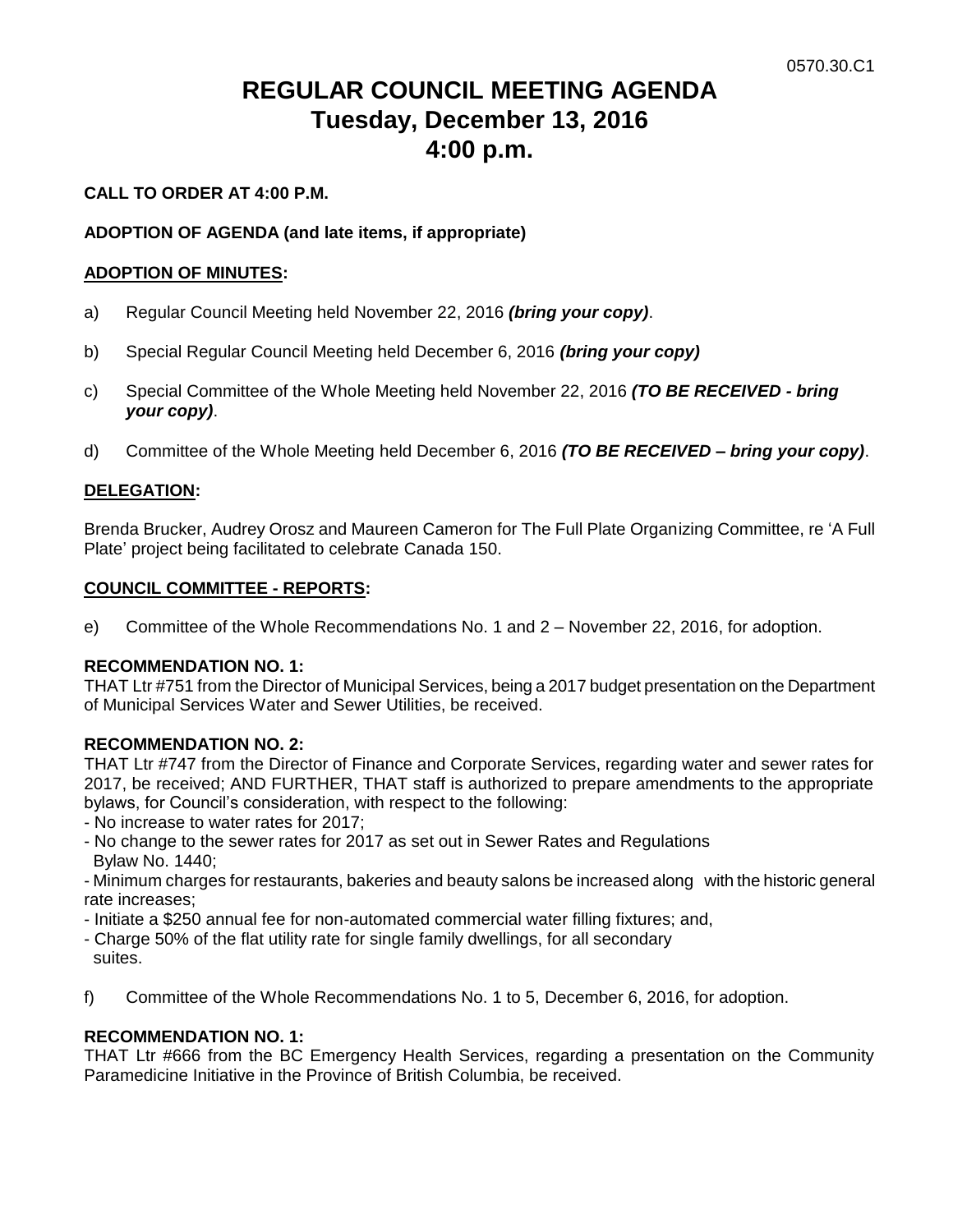# **RECOMMENDATION NO. 2:**

THAT Ltr #773 from the Director of Municipal Services, regarding the year to date Building Permit report for the Town of Creston as of December 6, 2016, be received.

## **RECOMMENDATION NO. 3:**

THAT Ltr #771 from the Executive Assistant, regarding Council appointments to Committees for 2017, be received; AND FURTHER, THAT Council approves the following appointments for the year 2017:

- Arrow Creek Water Treatment & Supply Commission Representative: Councillor Elford; Alternate: Mayor Toyota
- Kootenay East Regional Hospital District Director: Councillor Unruh; Alternate Director: Councillor Elford
- School District No. 8 (Kootenay Lake) Board of School Trustees Liaisons: Councillors Comer and Unruh
- Emergency Operations Centre EOC Director: Town Manager Member: Fire Chief Resource: RDCK Emergency Coordinator, Creston, Areas A, B & C Council Liaisons: Mayor Toyota, Councillor Elford
- Municipal Insurance Association of BC Representative: Councillor Elford; Alternate: Councillor Wilson
- Community Arts Council of Creston Representative: Councillor Wilson
- Creston-Kaminoho Friendship Society Representative: Councillor Wilson Creston-Kootenay Foundation Representatives: Councillors Unruh and Wilson
- Creston & District Community Directed Funds Committee Representative: Mayor Toyota
- Creston & District Library Board Representatives: Councillor Comer and Unruh
- Creston Valley Blossom Festival Association Representatives: Councillors Unruh and Wilson
- Creston Valley Chamber of Commerce Representatives: Councillors Boehmer and Unruh
- Creston Valley Community Housing Society Representative: Waiting for By-Election
- Creston Valley Community Network Society Representatives: Councillors Boehmer and Comer
- Creston Valley Wildlife Management Area Interpretive Centre Committee Representative: Mayor Toyota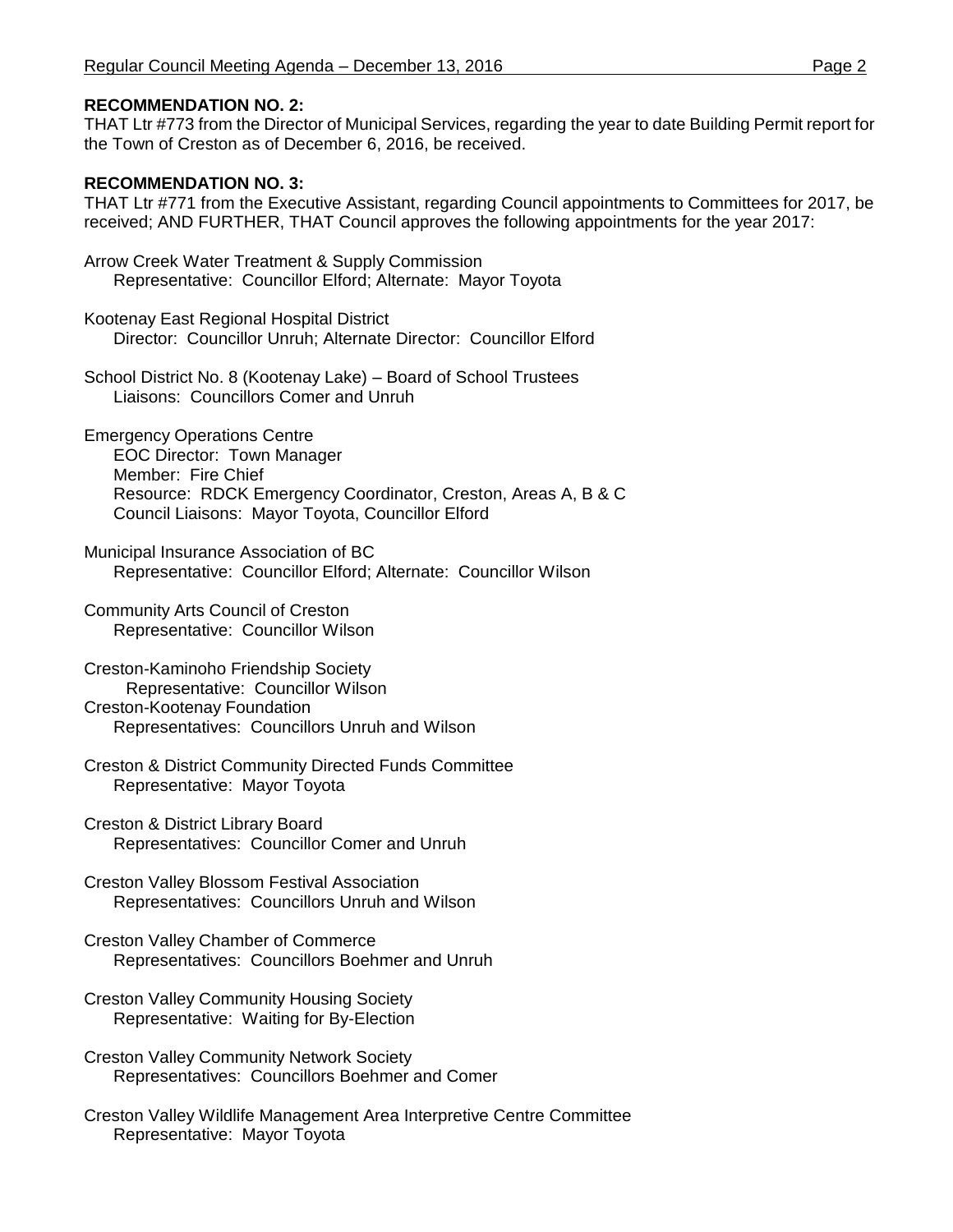Fields Forward Representative: Councillor Comer

- Trails for Creston Valley Society Representatives: Councillors Boehmer and Comer
- Creston Valley Forest Corporation Director: Councillor Elford; Alternate: Councillor Unruh
- Creston Valley Regional Airport Society Liaisons: Mayor Toyota and Councillor Elford
- Parcel Tax Roll Review Panel (Foot Frontage) Chair: Councillor Boehmer Members: Councillor Unruh, Director of Finance & Corporate Services
- Cemetery Advisory Committee Members: Mayor Toyota, Councillor Boehmer
- Creston Valley Youth Network Committee Liaisons: Councillor Boehmer and Comer

# **RECOMMENDATION NO. 4:**

THAT the firm of Carr and Medlang be appointed as the Auditors for the Town of Creston for the year 2017.

# **RECOMMENDATION NO. 5:**

THAT Ltr #770 from the Executive Assistant, regarding a proposed schedule for 2017 Council and Committee meetings, be received; AND FURTHER, THAT Council approves the calendar for 2017 Council and Committee meetings, as set out in Ltr #770.

# **Pg. Item**

- 1. Ltr #664 from The Full Plate Organizing Committee, re 'A Full Plate' project to celebrate Canada 150.
- 3. Ltr #748 and Ltr #785, the Official Community Plan Advisory Committee (OCPAC) meeting minutes for September 13 and November 10, 2016.
- 7. Ltr #777 from the Creston Valley Rotary Club, re donation towards the installation of timed lock / unlocking devices on the doors of the newly constructed washroom facility in Centennial Park.
- 9. Ltr #769 from the Creston Valley Wildlife Management Area, re report on annual funding for the CVMA.
- 15. Ltr #761 from the Executive Assistant, re Leadership Bursary for a Prince Charles Secondary School student in 2017 and beyond.
- 17. Ltr #758 from Kootenay Rockies Tourism, re Highway 3 Corridor Destination Development Planning Session.
- 19. Ltr #580 from the Federation of Canadian Municipalities, re Canada 150 Community Leaders network.
- 19A Verbal report by the Town Manager, re Bylaw Enforcement Complaints Policy (i.e. barking dogs).